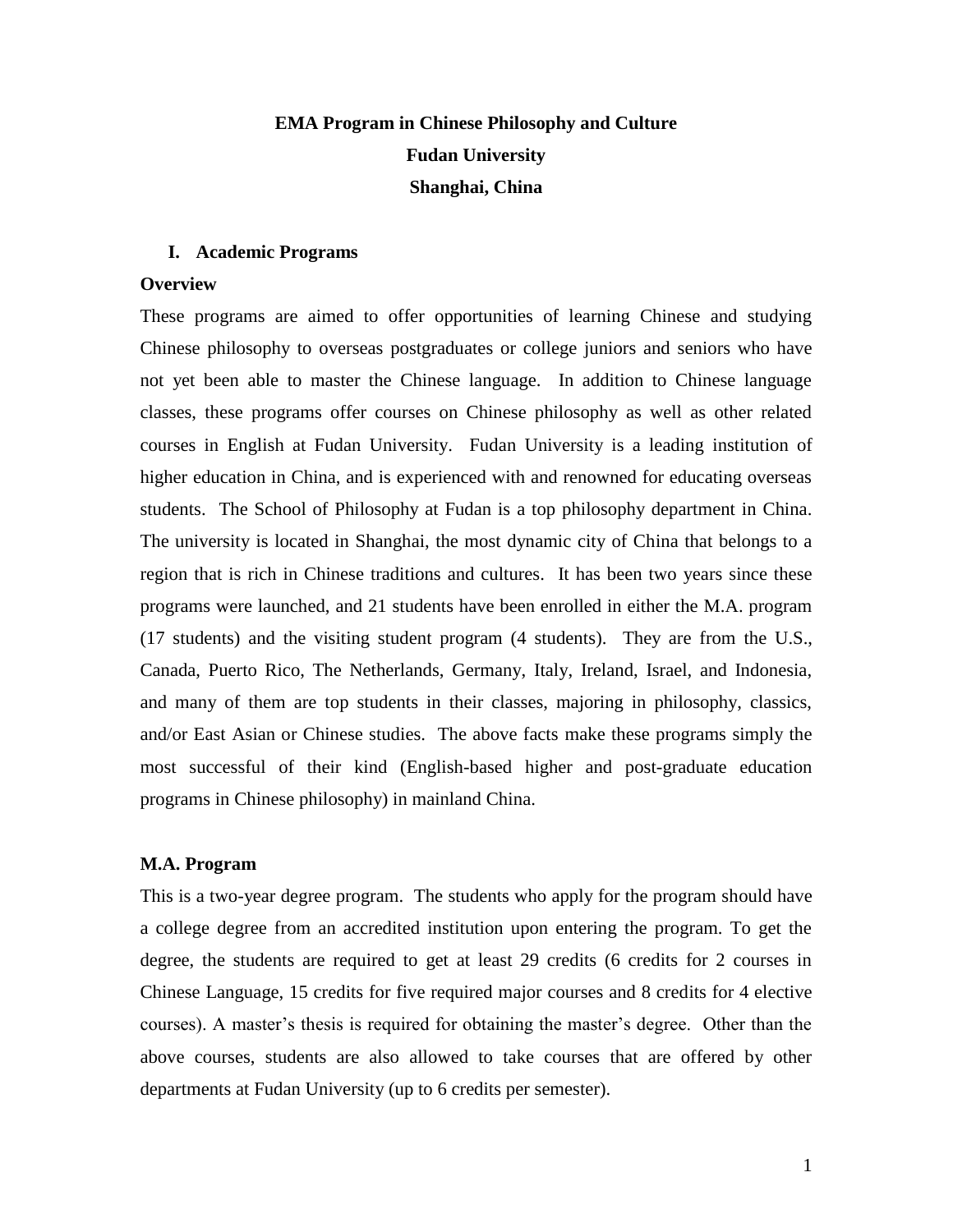#### **Visiting Student Program**

This is a one-year program. The students who apply for the program should be postgraduate students or students who will be in their junior or senior years upon entering the program. The students must complete 3-4 major courses, and 1-2 courses of Chinese. Upon the completion of the program, the students will be given a certificate. Other than the above courses, students are also allowed to take courses that are offered by other departments at Fudan University (up to 6 credits per semester).

## **Audit Program**

This program is based upon individual courses. The students must have a college degree, or a proof of active enrollment in an accredited college and the completion of their junior year of studies. A transcript of courses taken in this program will be offered upon request. If the students decide to pursue either of the above two programs later, these courses may be carried over.

## **II. Curriculum for Master's Degree Program**

**1.** Chinese (2 courses, 3 credits each). Modern Chinese (Beginning), Modern Chinese (Intermediate), Modern Chinese (Advanced), Classical Chinese.

**2**. Required Major Courses (5 courses, 3 credits each).

**3.** lective Major Courses (4 courses, 2 credits each).

**4.** Thesis.

# **III.Major and Elective Courses**

## **1. Major Courses**

Classical Chinese Philosophy I (Confucianism and Legalism) Classical Chinese Philosophy II (Daoism and Mohism) Chinese Classical Studies Wei Jin *Xuanxue* Neo-Confucianism Introduction to Buddhist Philosophy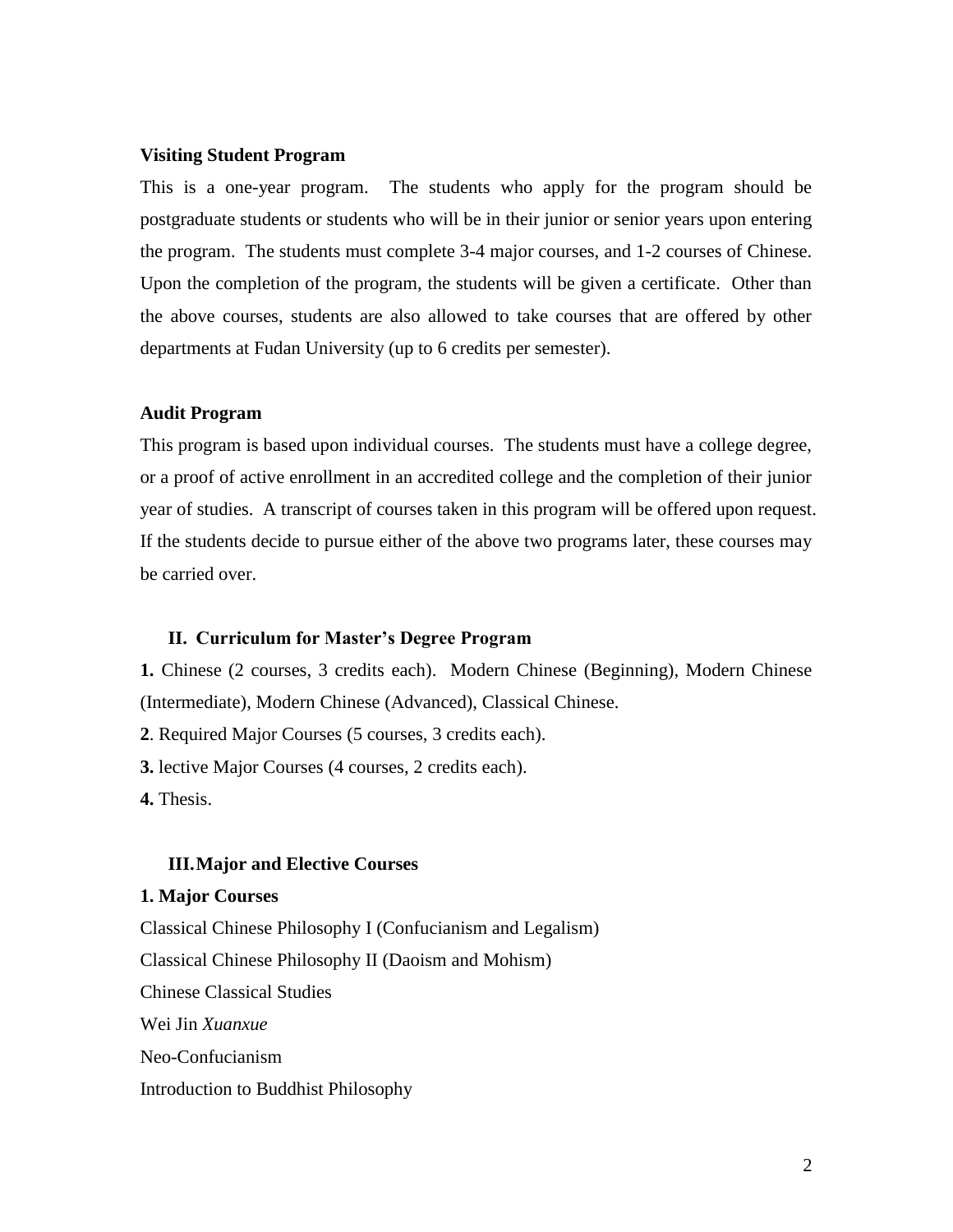## Modern Chinese Philosophy

## **2. Elective Courses**

Issues in Chinese Spiritualities and Religions Daoism and Its Texts Readings in Classical Chinese Philosophy Chinese Philosophy from a Comparative Perspective Special Topics: Chinese Philosophy and Its Methods Special Topics: Chinese Philosophy in the English Speaking World Confucianism: Then and Now Special Topics in Buddhism Political-religious Relationship of Modern Buddhism War and Peace in Ancient Chinese philosophy. Ways of Contemplation in China. Dialogical Styles in Chinese Philosophy. Issues in Chinese and Indian Logic Indian Philosophy Seminar: Issues in Indian Philosophy Chinese Religions in Theory and Practice: Insider- and Outsider-Bias

after WWI

## **IV. List of Faculty Members Who Regularly Teach Major and Elective Courses**

• Prof. BAI Tongdong (program director) holds a Ph.D. in philosophy from Boston University, and was a tenured associate professor at Xavier University in Cincinnati before he joined Fudan University in the rank of full professor. He is on the editorial board in two leading English journals in Chinese philosophy, and has written many articles in English and Chinese. The English and revised version of his book (the Chinese version was published by the Peking University Press), *A New Mission of an Old State: Classical Confucian Political Philosophy in a Contemporary and Comparative Context* will be published soon. He was also commissioned to write an introduction to traditional Chinese political philosophy. He has been invited to speak at many academic institutions all over the world.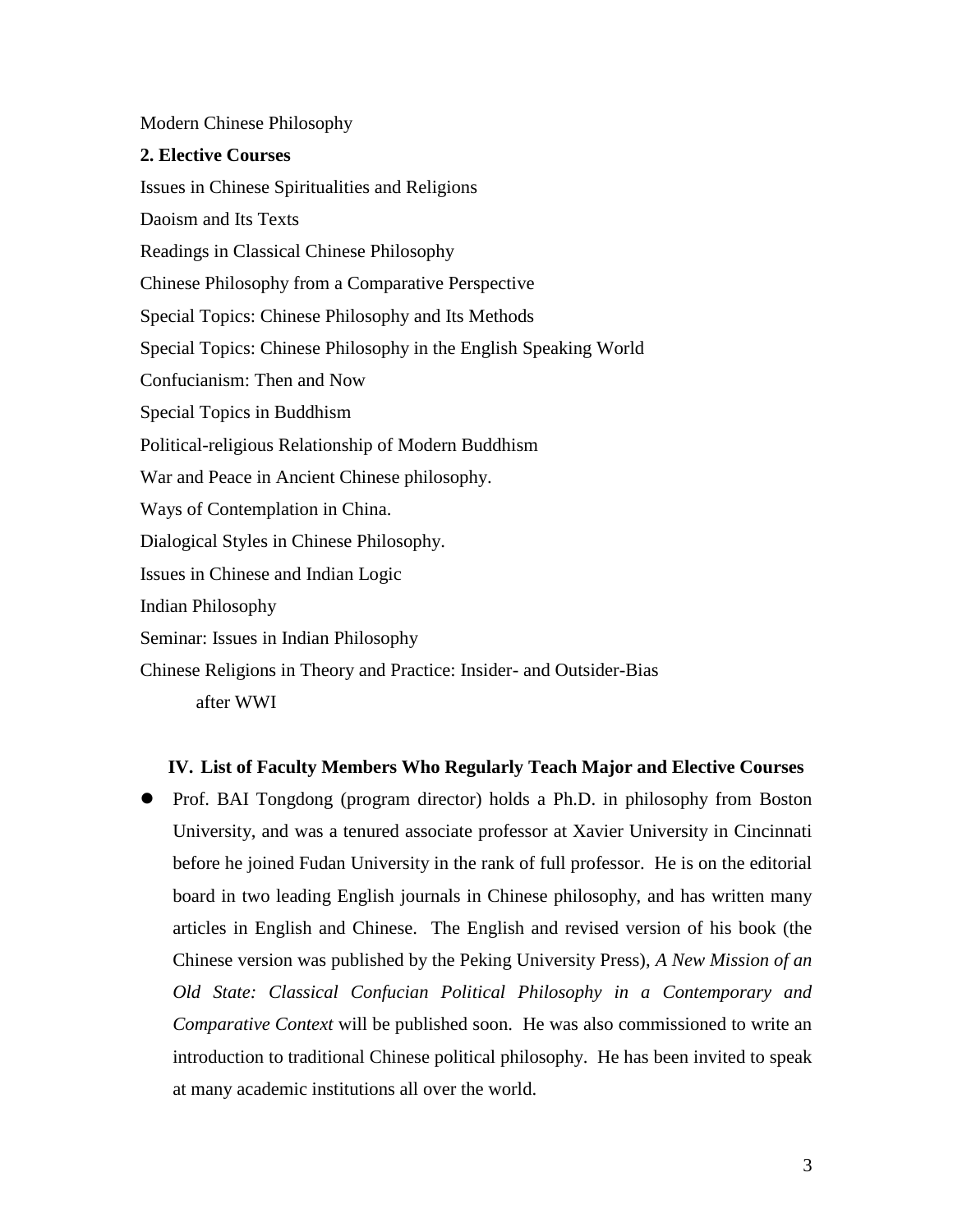- Prof. CAI Qinghua holds a Ph.D. in philosophy from the Hong Kong University of Science and Technology. Her research interests include Daoism and Wei Jin Xuan Xue.
- Prof. LI Tiangan holds a Ph.D. from Fudan University under the supervision of Prof. ZHU Weizheng, one of the leading scholars in Chinese classical studies (*jing xue*) in China. He has been a visiting scholar to academic institutions all over the world. He has published both in Chinese and English, and has regularly taught courses in English. His research interests include *jing xue* and the cultural exchanges between China and the West.
- Prof. Laurence Lau studied at various institutions in Hong Kong, mainland China, and Canada before he obtained his Ph.D. from the Hong Kong University of Science and Technology. He has published widely in the studies of Buddhism.
- Prof. Benoit Vermander holds M.A., Ph.D., and Th.D. from a few leading academic institutions from France, the U.S., and Taiwan. He has taught at Fordham University in New York, among other places. His research interests include political philosophy and Chinese spiritualities and religions.
- Prof. FANG Xudong of Eastern China Normal University holds a Ph.D. in philosophy from Peking University under the supervision from Prof. CHEN Lai, one of the leading scholars in Neo-Confucianism in China. He is a visiting fellow to a few academic institutions in the U.S. and the U.K., and has published both in Chinese and in English. His research interests include Neo-Confucianism and comparative philosophy.
- Prof. Eberhard Guhe studied Indology, logic and mathematics at the University of Münster as well as at the University of Vienna, where he passed his MA and my PhD in Indology with a thesis on Indian logic. His teaching interests include Indian philosophy (especially logic).

## **V. Tuition and Living Expenses**

Tuition for the M.A. and Visiting Students Programs is RMB 50,000 a year. Students are also required to cover other expenses while living in Shanghai. Rooms are available in on-campus International Students Dormitories, and the monthly rent for a single room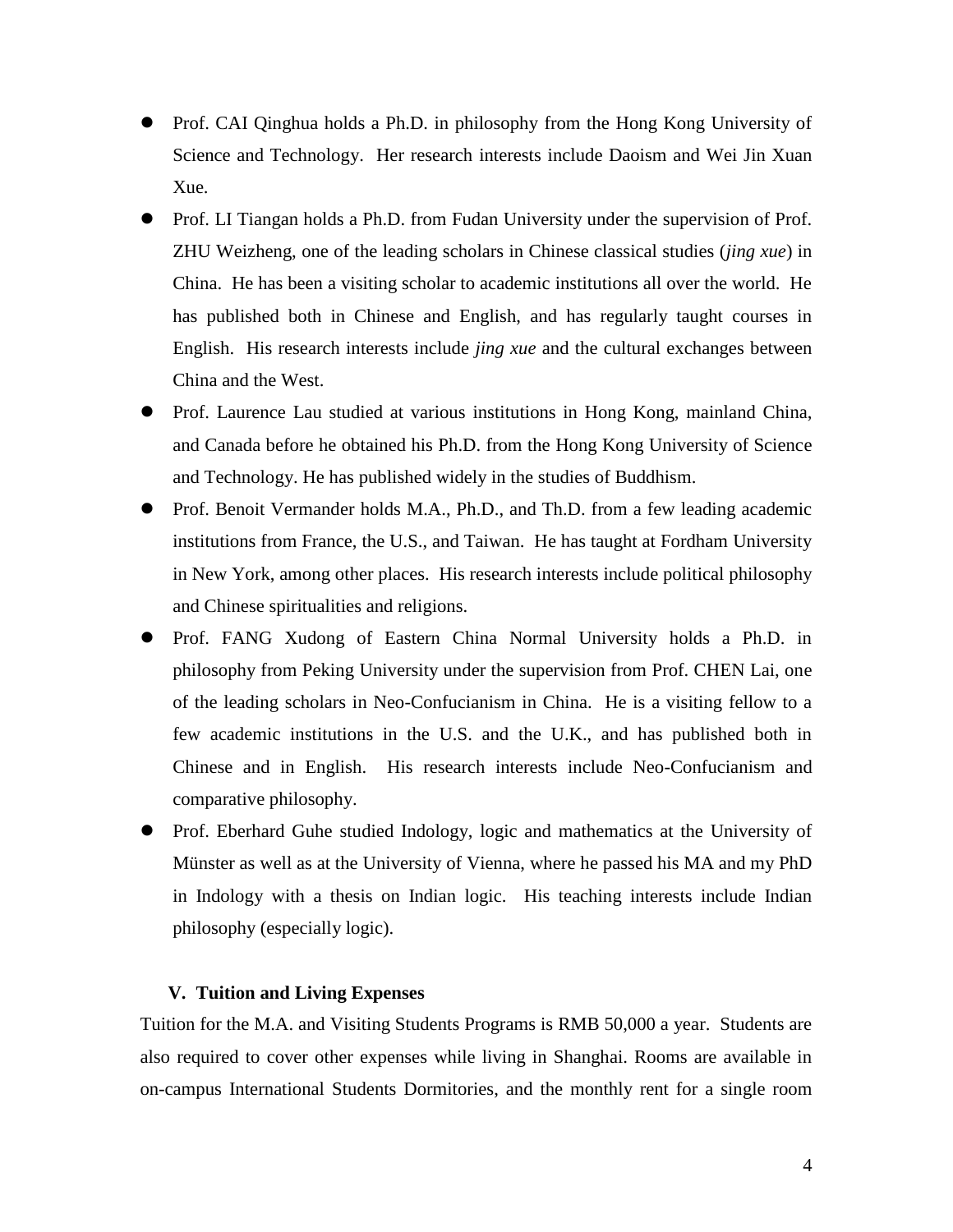(with a shared bathroom) ranges from RMB 1,200 per month to 2,700 per month. Meals at an on-campus dining facility costs less than RMB 1,000 per month. Please check the website of the International Student Office for further information (International Students Office, Fudan University,220 Handan Road, Shanghai 200433, China, TEL: 86-21-6564- 2258 (Degree Program), 86-21-6564 2250 (Non-Degree Program), FAX: 86-21-6511 7298, Email: [lxsyjs@fudan.edu.cn,](mailto:iso@fudan.edu.cn) Website: <http://iso.fudan.edu.cn/> or [http://iso.fudan.edu.cn/en/index.htm\)](http://iso.fudan.edu.cn/en/index.htm).

#### **VI.Scholarships**

Various types of scholarships are available. 1) Government Scholarships. The Chinese and Shanghai governments' fellowships will cover either the tuition only or the tuition and accommodation on-campus, as well as some living expenses. Our programs have a great track-record of securing these fellowships for our applicants. The applicant can also apply for the Chinese Government Scholarship (CGS) on his or her own [\(http://en.csc.edu.cn\)](http://en.csc.edu.cn/). However, the Ministry of Education may assign you to an institution not of your choosing, while applying for the CGS through Fudan will guarantee that you will come to Fudan. 2) Fudan University also offers Fudan Student Fellowships annually to second-year International Students based on a campus-wide competition that can cover part of the tuition, raning from RMB 5,000 to 15,000/year. 3) The School of Philosophy offers RMB 5,000/semester to students who pay tuition out of their own pockets, take a full-course load (4 courses/semester), and maintain a B+ average. No separate application is needed. 4) Yan Zhuping Fellowship. RMB 5,000. Only students who pay for the tuition are eligible, and no separate application is needed. 5) Fotile Scholarship. RMB 5,000. Only students who pay for the tuition are eligible, and no separate application is needed. 6) Other forms of fellowships may also become available in the near future. 7) In addition, help will be offered to students who wish to find part-time jobs (such as instructor for spoken English) to support their studies in these programs.

## VII. **Application**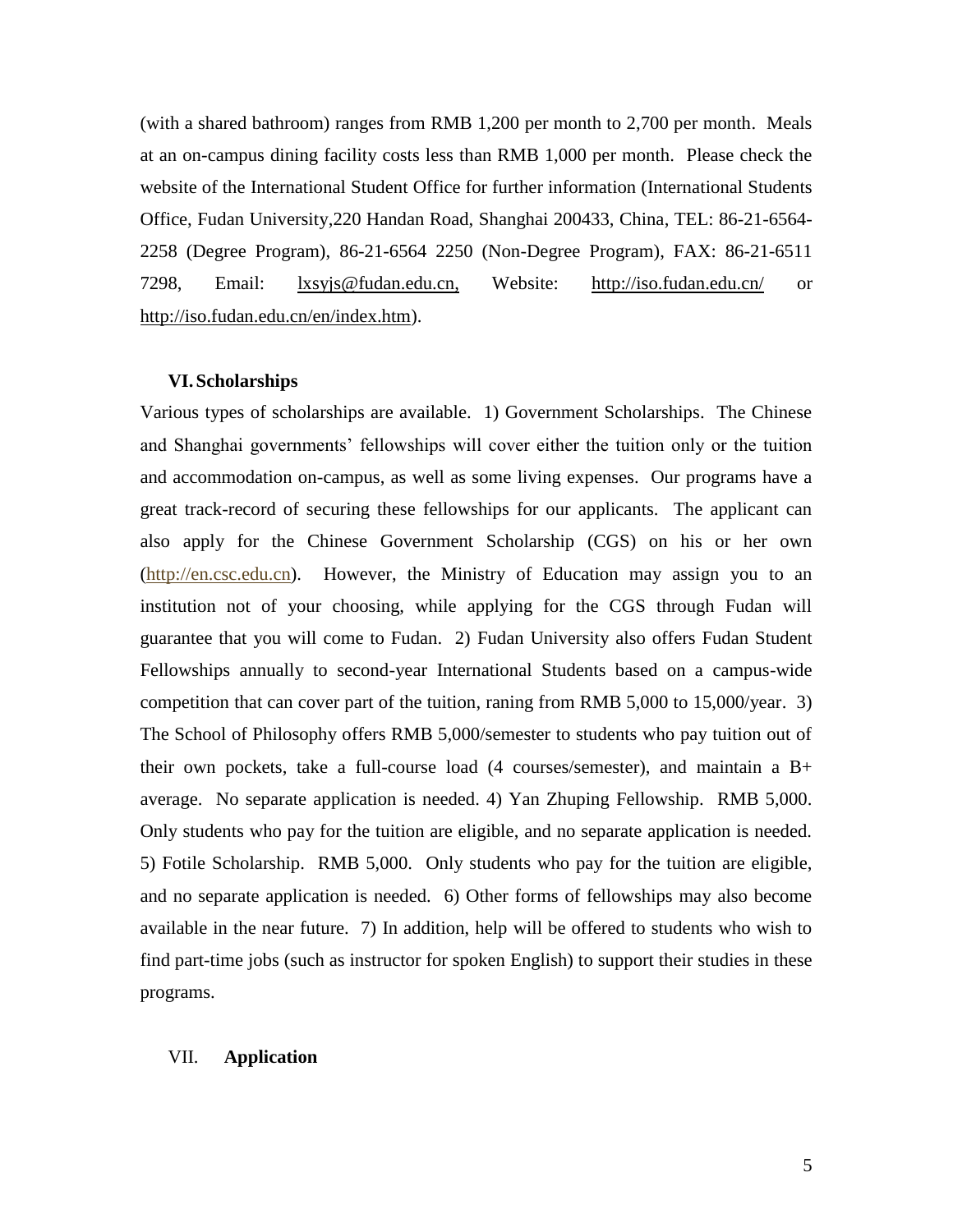For students who wish to enroll in the Fall semester in any given year, the start date for applications is November 15 of the previous year. The priority deadline is March 1 of the same year as that of enrollment. Applications that are submitted after March 1 and before June 1 may be considered, but government fellowships won't be available for students who fail to submit their applications before the priority deadline. The official admission results will be announced in late June or early July on this website: [http://iso.fudan.edu.cn,](http://iso.fudan.edu.cn/) and an admission package will be sent out after the announcements. A confirmation email can be sent to you earlier by request.

## Application materials include:

- 1) Register on-line and fill out the on-line form: <http://admission.iso.fudan.edu.cn/> Upon approval, pay the application fee of RMB 800 (MA program) or RMB 400 (visiting and audit programs). Then, print out the application form, attach a photo to the form, and sign.
- 2) For scholarship application, please check the website [http://iso.fudan.edu.cn/xuexi\\_sh.htm](http://iso.fudan.edu.cn/xuexi_sh.htm) for procedures. Pay particular attention to scholarships for new students. Only the Chinese Government Scholarship, [Shanghai Government Scholarship \(SGS\) Class A,](http://iso.fudan.edu.cn/downloads/shgova.doc) and [Shanghai Government](http://iso.fudan.edu.cn/downloads/shgova.doc)  [Scholarship \(SGS\) Class B](http://iso.fudan.edu.cn/downloads/shgova.doc) are applicable to the incoming (new) students. To apply for ALL OF THE THREE fellowships will increase your chance to get a fellowship.
- 3) Official Transcripts from all post-secondary institutions attended (notarized English translations are needed if they are not originally in English, and the meaning of grades needs to be explained if it is different from the system commonly used in American colleges).
- 4) Copy of diploma(s) from all post-secondary institutions attended if applicable (notarized English translations are needed if they are not originally in English).
- 5) Two (2) letters of recommendation.
- 6) Proof of English language efficiency if the student's native language is not English and the student hasn't attended college(s) in which courses are taught in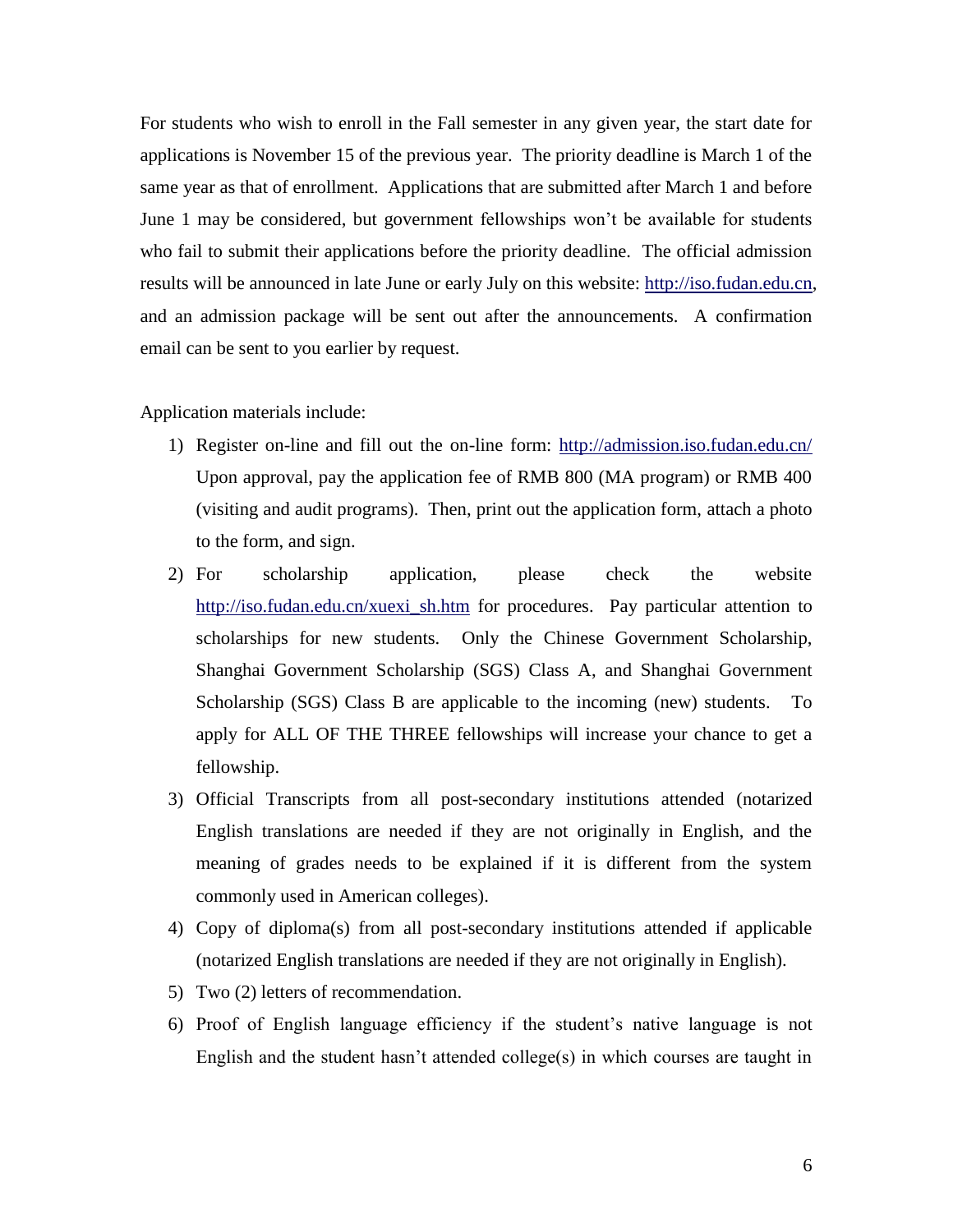English. An IBT score of 90 or higher or an IELTS score of 6.5 or higher is required.

- 7) A personal statement of less than 1,000 words (study and work experiences, academic achievements, research proposal, and career plan after the Fudan programs, etc.).
- 8) A writing sample of less than 5,000 words.
- 9) A list of scholarly works if applicable.
- 10) A copy of passport.

PLEASE NOTE: The application package needs to include TWO (2) copies of all the materials listed above, and it should be sent by regular mail to the following address (please also send a notification email to Prof. BAI, Tongdong [baitongdong@fudan.edu.cn\)](mailto:baitongdong@fudan.edu.cn):

For the MA program,

Room 101

International Students Office, Fudan University,

220 Handan Road, Shanghai, 200433, China

Tel: +86-21-6564-2258

(Chinese Philosophy and Culture Programs)

For the Visiting Student and Audit programs, Room 106 International Students Office, Fudan University, 220 Handan Road, Shanghai, 200433, China Tel: +86-21-65642250 (Chinese Philosophy and Culture Programs)

For more information about these programs, Prof. Bai Tongdong can be reached at: Phone number: 86-13761706161 Fax: 86-21-6564-2732 Email: [baitongdong@fudan.edu.cn](mailto:baitongdong@fudan.edu.cn)